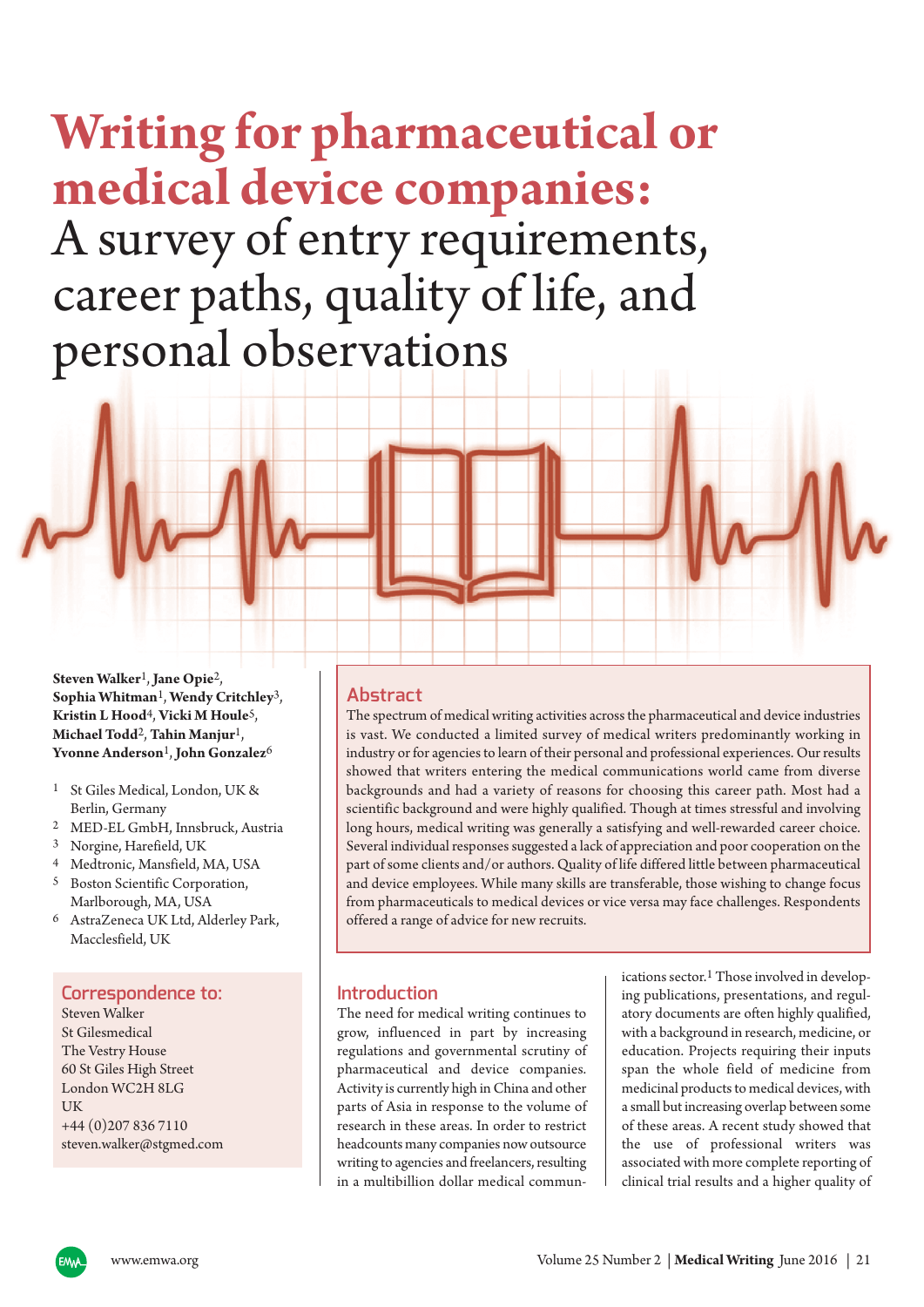written English, demonstrating the value of medical writers in raising the standard of clinical trial reporting.2

The features of medical devices that differentiate them from drugs may shape the kind of activities a medical writer is required to support. Medical devices span a spectrum of complexity from tongue depressors through implantable pacemakers to in vitro diagnostic devices (IVDs) found in doctors' surgeries or large laboratories. Research study designs and data endpoints differ between pharmaceuticals and devices. For pharmaceuticals, clinical studies focus on proving safety and efficacy relative to the intended purpose of the therapeutic agent. In contrast, endpoints for medical device trials are as diverse as the devices them selves. For example, therapeutic devices must prove safety and efficacy; measurement devices must prove precision and validity; and diagnostic devices must prove sensitivity and specificity.3 Importantly, device performance outcomes and safety are often highly dependent upon the experience and skill of the user. Also, while devices are subjected to continuous and rapid innovation resulting in a short product life cycle, pharmaceuticals undergo continuous, slower innovation and hence have a longer product life cycle.4

Another area of contrast is legislation. The pharmaceutical industry is heavily regulated, in the USA by the Food and Drug Administration (FDA) and in Europe by the European Medicines Agency (EMA), as well as by each individual country's competent authority, such as the Medicines and Healthcare products Regulatory Agency (MHRA) in the UK. The legislation applied to medical devices, compliance with which is also the responsibility of the national competent authorities, is currently less demanding but is likely to increase appreciably in response to calls for greater safety monitoring.<sup>5</sup> These differences are reflected in the lead time from development to market: an average of 13.9 years for drugs in the USA and UK,<sup>6</sup> compared with an estimated 3 to 7 years for medical devices.7

Anecdotal evidence suggests that writers entering the medical communications world generally travel down one of two paths: pharmaceuticals or devices, with limited crossover between these two areas. How did they get there, what is life really like, how



easy is it to change fields, and what advice would they offer to aspiring juniors? The aim of this study was to answer these questions and provide a comparison of the two industries for new writers or those contemplating a change in direction.

## **Methodology**

An anonymised and multifactorial survey was developed using SurveyMonkey®. It was tested amongst a group of senior writers and managers working in pharmaceuticals or in medical devices and subsequently revised. The design of the survey included multiple choice questions, Likert scales, and free text options. Where appropriate, respondents were encouraged to tick more than one answer. A covering letter and electronic link were sent to contacts known to the coauthors from the pharmaceutical and medical devices world in the USA or Europe. Contacts were invited to forward it to their colleagues (industry, agency, and freelance), with the aim of receiving 50 completed surveys. The survey was made live on 8th March 2016 and closed on 14th March 2016. Results are presented in terms of absolute numbers, percentages, means, and individual quotes. In some sections we focus on comparing the responses from industry and agencies; 'Freelancers/consultants' are here excluded because their working conditions are likely to be much different from those in established companies.

No patients were involved and ethical committee approval was not sought. There was no compulsion or inducement to complete the survey and respondents were allowed to leave questions unanswered.

## **Results**

The survey was cascaded to an estimated 200 contacts. 112 responses were received (response rate  $\sim$  56%), with most respondents completing the survey and adding valuable text comments.

#### **Overview of respondents**

Approximately two thirds of respondents worked in Europe and one third worked in the USA. Of those answering the relevant question (n=108), 68% worked principally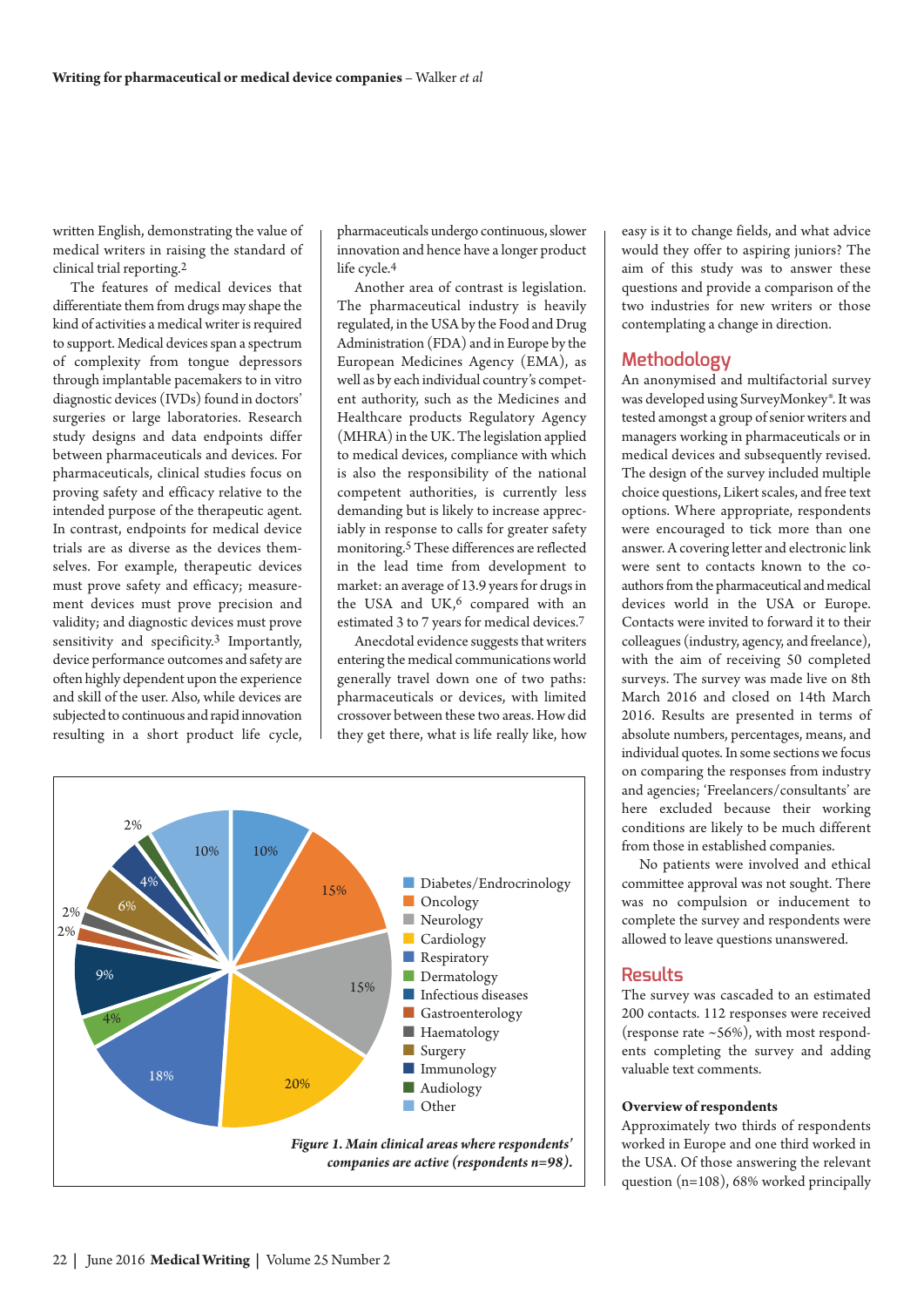

in pharmaceutical writing, 28% in medical devices, and 5% as freelancers/consultants. Some provided their company name, indicating a spread of industry and agencies. There was much diversity in the therapeutic areas where the respondents' organisations were active (Figure 1). Respondents displayed an impressive range of degrees (110 respondents, multiple answers requested): 69% had a PhD or equivalent, 24% a Master's, and 53% a Bachelor's degree. At least two respondents were medically qualified.

Job titles varied widely: of those responding (n=109), 36% occupied managerial/ directorial posts or higher, 37% senior writing positions, and 20% writing roles. The majority of the 112 respondents had occupied their post for 5 years or less (<1 year 21%, 1-2 years 24%, 3-5-years 28%), while 16% had occupied their post for 5-10 years and 11% for longer than 10 years.

#### **Career path**

The top answers to the question 'What made you originally consider medical writing as a career?' (n=110) were 'Enjoy writing' (70%), 'Fitted degree/previous experience' (52%), and 'Wanted a change'  $(45%)$  (Figure 2). A minority of respondents (20%) offered additional reasons, 'flexibility' and 'work/life balance' being the most common. Notably, 25% had a 'Desire to help patients and advance healthcare'.

What had our survey group been doing prior to starting their current posts? As evidenced by the 88 respondents who

provided free text answers, medical writers came from a diversity of backgrounds. Many were postdoctoral researchers from academia or had worked as laboratory technicians, researchers, or scientists in industry before following a common career path equivalent to 'Medical Writer, senior medical writer, senior programme manager, editorial team lead, VP medical and scientific services'. Some had a pharmaceutical, medical, or editorial ('Journal Editor') background. Others came from teaching ('English language teacher'), copyediting, translation, or medical marketing. Some had started their writing career in industry and others in clinical research organisations or agencies, with some movement between these three.

How did respondents obtain their current post  $(n=107)$ ? About a third  $(33%)$ replied to an advertisement, while 'Internal advancement' (21%) and 'Invited to apply' (20%) occurred in around one fifth of cases. Recruiters were responsible for 14% of placements. Amongst 'Other' answers it is interesting that several respondents had been encouraged to apply through friends, or had contacted their company directly.

## **Entry requirements**

What are the usual entry requirements for a career in medical writing? The majority of respondents (n=102) considered a science degree to be a necessity (90%); indeed some companies may stipulate the need for a PhD and/or experience of working in a medical/bioscience area (54%). Conversely

some respondents commented: 'Doesn't always need a science degree. I've known people with arts degrees make successful medical writers' and 'A PhD isn't really necessary for junior level positions.' Among other desirable attributes are 'Able to understand/interpret complex data, interpersonal skills, communication skills, computer proficiency, statistical knowledge' and 'An interest in medical writing.' Candidates are also often required to pass a writing test as part of the interview process (74%).

#### **Activities, guidelines, and clinical areas**

In the following sections we focus on the responses from respondents in industry and agencies and exclude the responses from the five participants who described themselves as freelancers/consultants.

There appears to be broad overlap in the types of medical writing documents and daily responsibilities of respondents working in pharmaceuticals and devices (Figure 3). The medical communication industry and regulatory guidelines followed by employees of medical device and pharmaceutical companies were also similar and included GPP3 and ICMJE, CONSORT/ STROBE/PRISMA (as appropriate), plus all applicable regulatory guidelines. Several pharmaceutical respondents mentioned ICH, ABPI (Association of the British Pharmaceutical Industry), and FDA guidelines, while STARD (Standards for Reporting of Diagnostic Accuracy) and MedDev (European standards) appear in the answers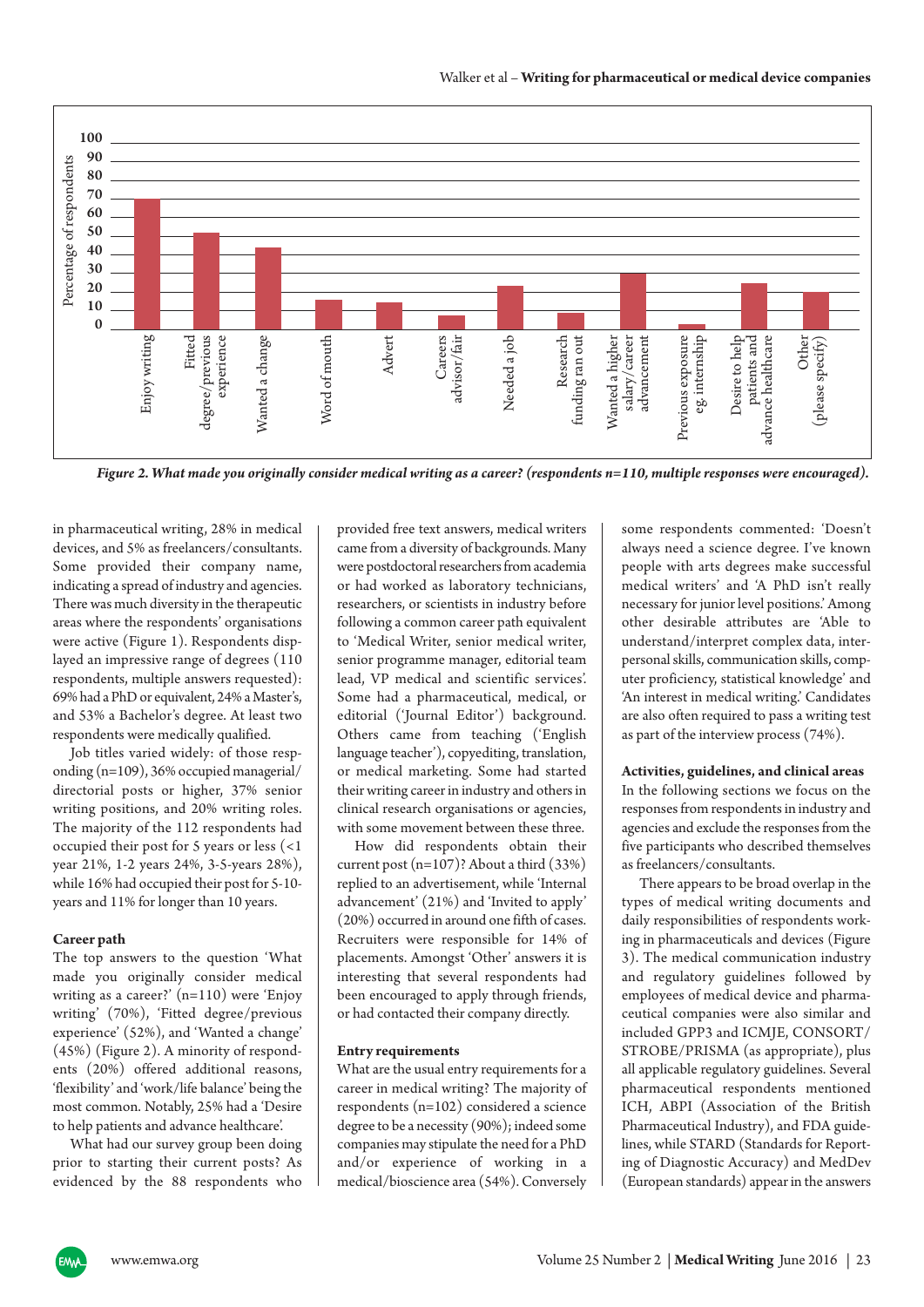

given by device writers. However, there are differences in the clinical areas of activity which pharmaceutical and device writers reported being involved in (Figure 4).

#### **Location and training**

The majority of respondents (n=97) were solely office-based (pharmaceutical vs device, 54% vs 57%). It was rare for staff to work solely from home (10% vs 8%). Around a third (36% vs 35%) attended the office occasionally or regularly. The usual structure was to work in a small team in one office (19% vs 39%) or in a small team across more than one location (30% vs 36%). Pharmaceutical respondents were more likely than device respondents to work in large offices with multiple locations (39% vs 14%). Most respondents had at least daily interaction with colleagues, with those in the pharmaceutical world (70%) more likely than those in devices (50%) to have contact several times each day.

Opportunities for training and profess -



ional development (90 respondents) were generally available, although 39% of pharmaceutical and 22% of device respondents were not attending any courses at the time of completing the questionnaire.

#### **Working hours**

Out of 96 respondents, only five (5%) worked <30 hours/week. The majority reported working either 30-40 hours (pharmaceutical vs device, 50% vs 14%) or >40-50 hours (34% vs 68%); some reported working >50 hours per week (9% vs 11%). Paid holidays (excluding weekends and public holidays) were generally in either the range of 15-20 days (pharmaceutical vs device, 22% vs 43%) and >20-30 days (64% vs 36%) per year. Holidays were generally less in the USA, where 44% of respondents received 15-20 days; 75% of European staff were entitled to 25-30 days.

**Career prospects, salary, and benefits**  The 89 respondents gave a mixed picture. For some, it was only possible to move up 1- 2 levels before reaching a ceiling (pharmaceutical vs device, 17% vs 35%), while for others progression meant a change in role e.g. from writer to manager (35% vs 43%). Many respondents, however, selected the option 'Progression up to senior level is possible but takes time' (56% vs 43%). One respondent reported that it 'depends on who you know'.

Salaries varied widely (Table 1). In response to the question 'What do you expect to earn this year before tax and deductions?' it can be seen that the mean (analysable) figures amongst US pharma ceutical and device respondents are broadly similar. Those working in medical devices in Europe may be better remunerated than their pharmaceutical counterparts, although numbers of respondents were small. At today's exchange rate (March 2016) UK salaries were approximately half those in the USA.

Employees frequently received benefits

|                       | USA            | Switzerland       | UK                        | EU excluding UK      |
|-----------------------|----------------|-------------------|---------------------------|----------------------|
| <b>Pharmaceutical</b> | $$111k(n=14)$  | CHF $167k(n=2)$   | £40 $k(n=32)$             | $\epsilon$ 42k (n=4) |
|                       | $(\$75k-199k)$ | $(CHF 165k-170k)$ | $(\text{\pounds}24k-95k)$ | $(624k-60k)$         |
|                       |                |                   |                           |                      |
| <b>Devices</b>        | $$108k(n=17)$  | $CHF 129k(n=1)$   | £50 $k(n=1)$              | $\epsilon$ 62k (n=6) |
|                       | $($2k-250k)$   |                   |                           | $(€36k-130k)$        |

*Table 1. The mean (range) salary (to the nearest thousand, k) that respondents expected to earn this year before tax and deductions.*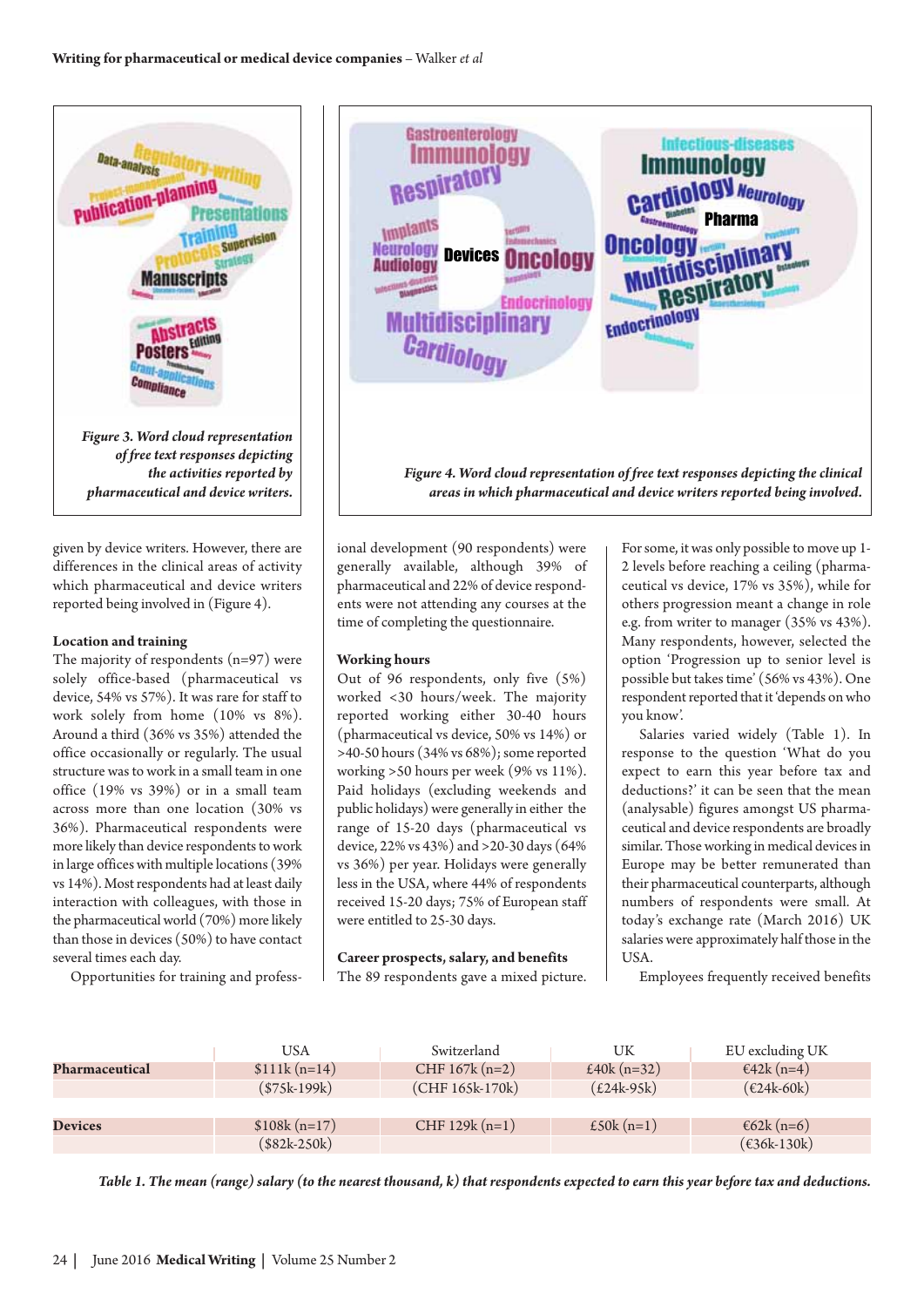

*Figure 5. Employment characteristics of pharmaceutical versus device respondents (Likert scale). Number of respondents: pharmaceutical 64-67, device 26-28.*



*Figure 6. Factors relating to job satisfaction and quality of life for pharmaceutical versus device respondents (Likert scale). Number of respondents: pharmaceutical 64-67, device 26-28.*

**EMMA**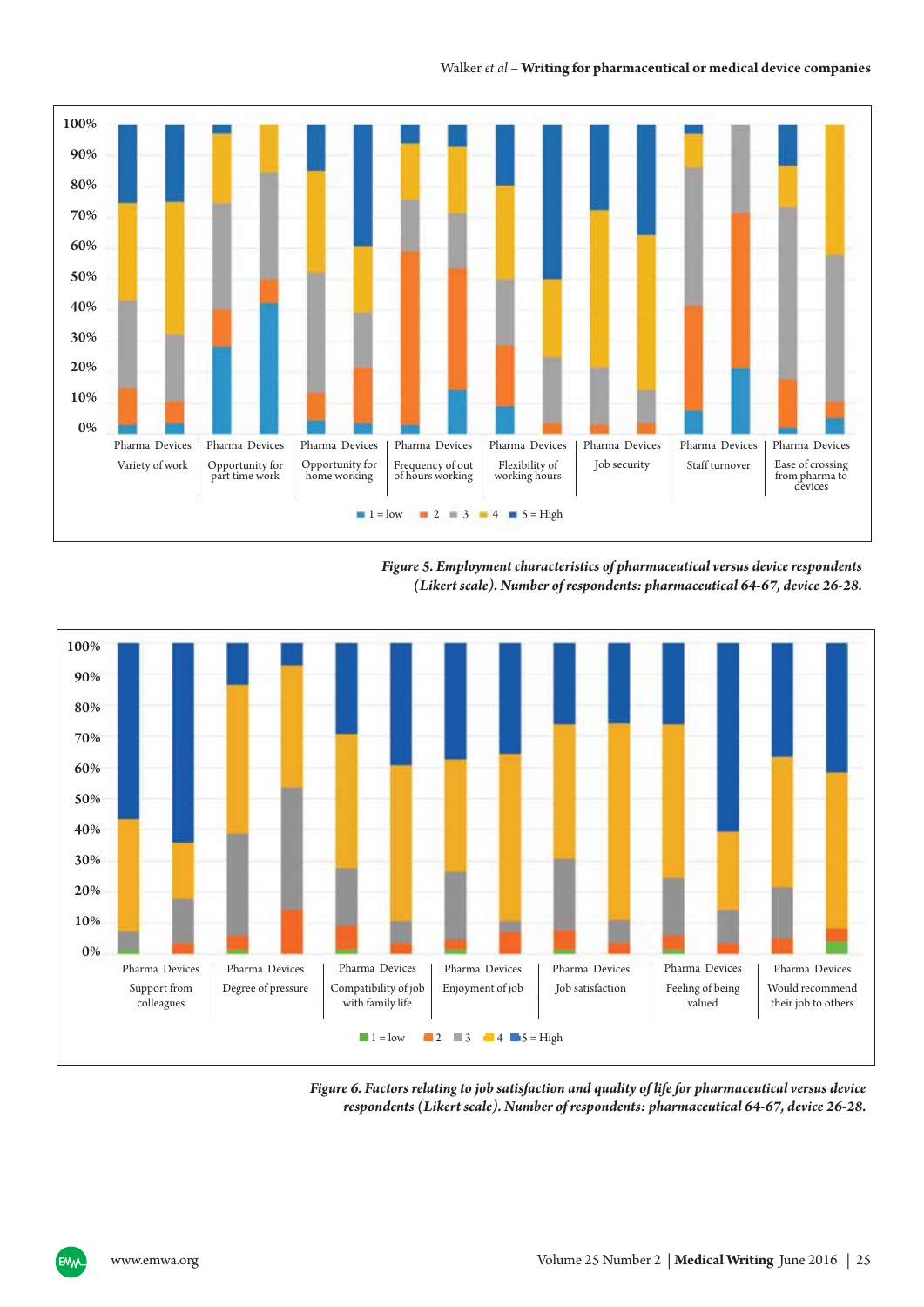(94 respondents), typically health insurance (pharmaceutical vs device, 63% vs 82%) and pension or retirement plans (92% vs 68%); less frequently they received childcare/ nursery placement (14% vs 32%), canteen/ food vouchers (8% vs 32%), and gym membership (27% vs 54%). A few respondents mentioned other benefits: a bonus/ profit share scheme, life insurance, a bicycle or travel assistance, a relocation package, and free fruit and soda. The distribution of benefits was broadly similar between Europe and the USA, although 95% of writers in the USA had health insurance and 58% gym membership (Europe 55% and 15%, respectively).

#### **Quality of life in current role**

Figures 5 and 6 provide a summary of a number of factors which may be important to the quality of life of a medical writer. Most responses to the 15 Likert scale questions about quality of life showed a positive picture with broad agreement between pharmaceutical and medical device writers, although those working in medical devices showed slightly higher ratings (4 or 5 on the Likert scale) for 'Variety of work', 'Opportunity for home working', 'Flexibility of working hours', and 'Job security' (Figure 5). Staff turnover was higher among pharmaceutical staff. Two negative aspects in both pharmaceuticals and devices were the requirement for some out-of-hours working and limited opportunity for part time employment.

As shown in Figure 6, while staff in pharmaceuticals may receive greater support from colleagues, working in the devices world was possibly associated with less pressure, greater compatibility with family life, more enjoyment/job satisfaction, and a feeling of being valued. A greater proportion of device writers considered that their job brought patient benefit (87% vs 67%, 87 responses).

Overall, the majority of respondents (n=84) would recommend their job to others (pharmaceutical vs device, 78% vs 92%).

#### **What is bad about being a medical writer?**

A total of 44 pharmaceutical respondents and 21 from devices provided free text answers. A recurring theme amongst pharmaceutical writers was unappreciative and disorganised clients and authors who failed to respect the qualifications and experience of the writer. One respondent described their job as 'Repetitive', another as 'Boring'. Other negative comments included: 'Pressure and expectation to work extra hours can put pressure on home life', 'Multiple people demanding things at the same time', 'Long hours' ('have had to work 50-hours/week for 6 months before now'), and 'Insufficient resources'.

Some clearly missed academia and felt that they were not receiving the benefits that their peers at a similar level may enjoy. Other frustrations were the peaks and troughs in workload, tight deadlines, lack of resources, sudden alterations in priorities, and changes in management. Some mentioned too much paperwork, tiresome travelling, and endless rounds of reviews and comments. It was generally not possible to link such comments to organisation type (i.e. industry or agency), although some clearly originated from agencies, such as this respondent reporting an area of frustration: 'Losing staff to other agencies with better pay.'

The range of responses from device writers was similar, although not always negative: two respondents claimed that their job had no bad points.

Out of 65 pharmaceutical respondents, seven (11%) claimed to have experienced discrimination, compared to six (21%) of the 28 device writer respondents. In response to the question 'Have you ever faced any ethical dilemmas?' 20 of 58 pharmaceutical writers (34%) reported that this had been an issue, compared to seven of 18 device writers (39%). Generally these issues were around compliance and authorship and appear to have been successfully resolved. One respondent wrote: 'This may have been the case 15 years ago but not now.'

The following quote provides a picture of what life as medical writer can be like: 'Working internationally can bring up cultural differences and exposure to misogyny. Writers are sometimes not valued as subject matter experts or valuable contributors; constantly handling criticisms and balancing different opinions is inherent to the document review process and can sometimes turn negative.' Another quote illustrates that writers may not enjoy all aspects of their job: 'I enjoy the data, teaching others, and working with doctors and regulatory agencies, but I detest putting pen to paper.'

#### **And what would you change?**

There were fewer responses from employees in devices  $(16)$  compared with pharmaceuticals (49) but the aspects of their jobs respondents would like to change were similar across both groups. Seven pharmaceutical and two device respondents would not change anything, while a pharmaceutical respondent would change 'Everything'. Themes around company organisation included additional resources, reduced workload, less bureaucracy, fewer meetings, greater variety of work, more opportunity to write, longer holidays, better salaries, opportunities for career advancement, better training for recruits, and ability to work part time or from home.

With regard to the job itself, some respondents would like improved interaction between scientists/authors and writers, more recognition of the value of publications, and a greater opportunity to become an author.

#### **Writing for pharmaceuticals vs devices**

Does writing differ between pharmaceuticals and medical devices, which do respondents prefer, and can writers easily move between the two? The limited number of respondents who had moved from one area to the other (n=26) or who currently work across both (n=8) expressed varied opinions (Figure 5). Nonetheless, demonstrating efficacy, safety, and affordability was important for both pharmaceuticals and devices. Other similarities were in authorship requirements, rules around honoraria, and 'Bizarre journal reviewer comments.'

There are, however, a number of differences which may complicate the life of a medical writer changing between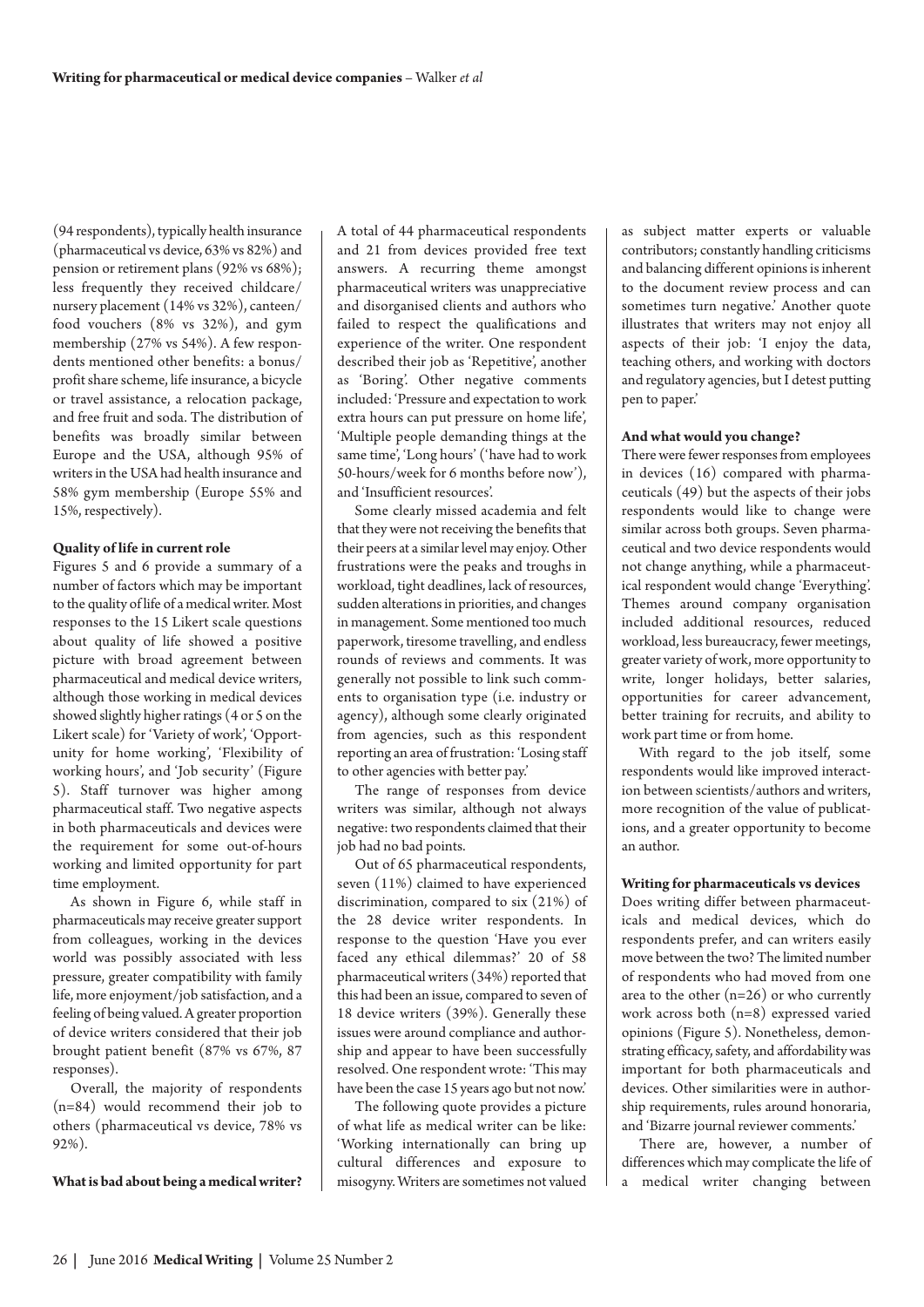pharmaceuticals and devices (Table 2). For some, the unfamiliar regulations and types of analyses for pharmaceuticals versus devices were problematic, particularly in the early stages of clinical development. One respondent wrote: 'I moved from devices to pharmaceuticals and did not find it challenging at all'. Another agreed, adding that having a focus on publications rather than regulatory writing and possessing Investigational Device Exemption (IDE) experience made the transition to New Drug Application/Investigational New Drug (NDA/IND) writing relatively easy. Of their experiences in transferring the other way, one respondent wrote: 'I moved from pharmaceutical to devices and found devices to be a far more comfortable environment where the employees are respected significantly more.'

With regards to whether publishing strategies differed between pharmaceuticals and devices, opinions were divided: 11 respondents thought strategies were similar and nine thought that they were different (two were unsure). Moreover, there was no clear difference between those preferring to work in either branch ('Pharmaceutical' 6, 'Devices' 4, 'No preference' 5).

## **And finally, what advice would you give to a new writer or your younger self?**

A total of 62 respondents offered advice covering a range of issues. This advice is summarised in Table 3. Among the most frequently offered advice was to gain wide experience, join the profession early, and realise that there is more to the job than just writing.

## **Discussion**

Medical writers now comprise a sizable proportion of the scientific community. It is therefore surprising that little is formally known about their career path, working conditions, and current activity. Our survey, though selective and representing a limited number of respondents, provides some insight for potential new recruits or those considering a change in direction.

A job in medical communications seems for many to be a fulfilling career choice. It

#### **Pharma**

- Codes of practice and regulatory requirements differ and tend to limit medicinal products more than devices
- Slow development cycle
- Multiple studies involving large patient numbers ● Push for publications and
- congress activities across the product lifespan
- Different audiences and communication needs
- Differences in therapeutic areas and associated language
- Study designs, outcomes, goals, and messaging tend to be predictable and consistent
- More direct-to-patient communication
- Medical writers: less experience and shorter learning curve?

#### **Devices**

- Faster development and commercialisation
- Frequent product updates, e.g. laboratory software
- Regulatory requirements differ and depend on class of device, may be less stringent
- Less emphasis on publishing and more on commercial activities, e.g. building client relationships and educating physicians and payers
- Need to consider the outcomes from the perspective of the user as well as the device
- Emphasis on accuracy and precision, ergonomics, patient preferences
- Limited publications and fewer patients per study
- Publications and congress presentations are generally focused around regulatory approval and product launch, then tend to taper off
- Operator variability and training are big factors in device performance, so learning curves are often explored in publications
- Limited publications around diagnostics

## *Table 2. A comparison of issues facing medical writers engaged in pharma or device activities.*

also brings benefit in terms of raising the quality of clinical trial reporting.2The types of activity and range of clinical areas requiring writing input are vast. Salaries, job security, and working conditions are generally good and seem reasonably compatible with family life. Some may miss academia, although there is plenty of intellectual stimulation in helping to bring a new cancer drug or hip prosthesis to market. Downsides include a degree of pressure and out-of-hours working, with some respondents raising a number of 'moans and groans'. One suspects that complaints about unappreciative clients, limited resources, excessive meetings, and paperwork can be heard across many industries.

There is no formal route of entry into our profession. While many possess a scientific background, have worked in laboratories, and come with impressive degrees, a minority have followed less conventional paths such as teaching and marketing. The biggest hurdle is probably getting the first job; once you have experience then qualifications tend to matter less. Amongst the most frequent pieces of advice offered by respondents is to start early in medical writing, get lots of experience across multiple areas, and build personal relationships.

Our hypothesis was that variations in development and markets between pharmaceuticals and medical devices would result in a different experience for many medical writers. Based on our limited findings, this is not the case: quality of life appears to differ little between pharmaceuticals and devices, with positive responses coming from both sides. A possible reason may be the increasing need to follow guidelines and regulatory edicts in pharmaceutical and device writing, which is causing any previous distinction between the two to blur. However, taking the data as a whole, one is left with an impression that the devices world may still just have the edge, possibly due to the supportive nature of their smaller teams compared to the more frenetic activities around bringing a new drug to the global market. Changing from pharmaceutical to device writing, or vice versa, is possible but is likely to necessitate time and effort to become familiar with new regulations, language, and approaches.

This has been very much an exploratory exercise; inevitably it has limitations in covering a large amount of ground, and several respondents found the survey too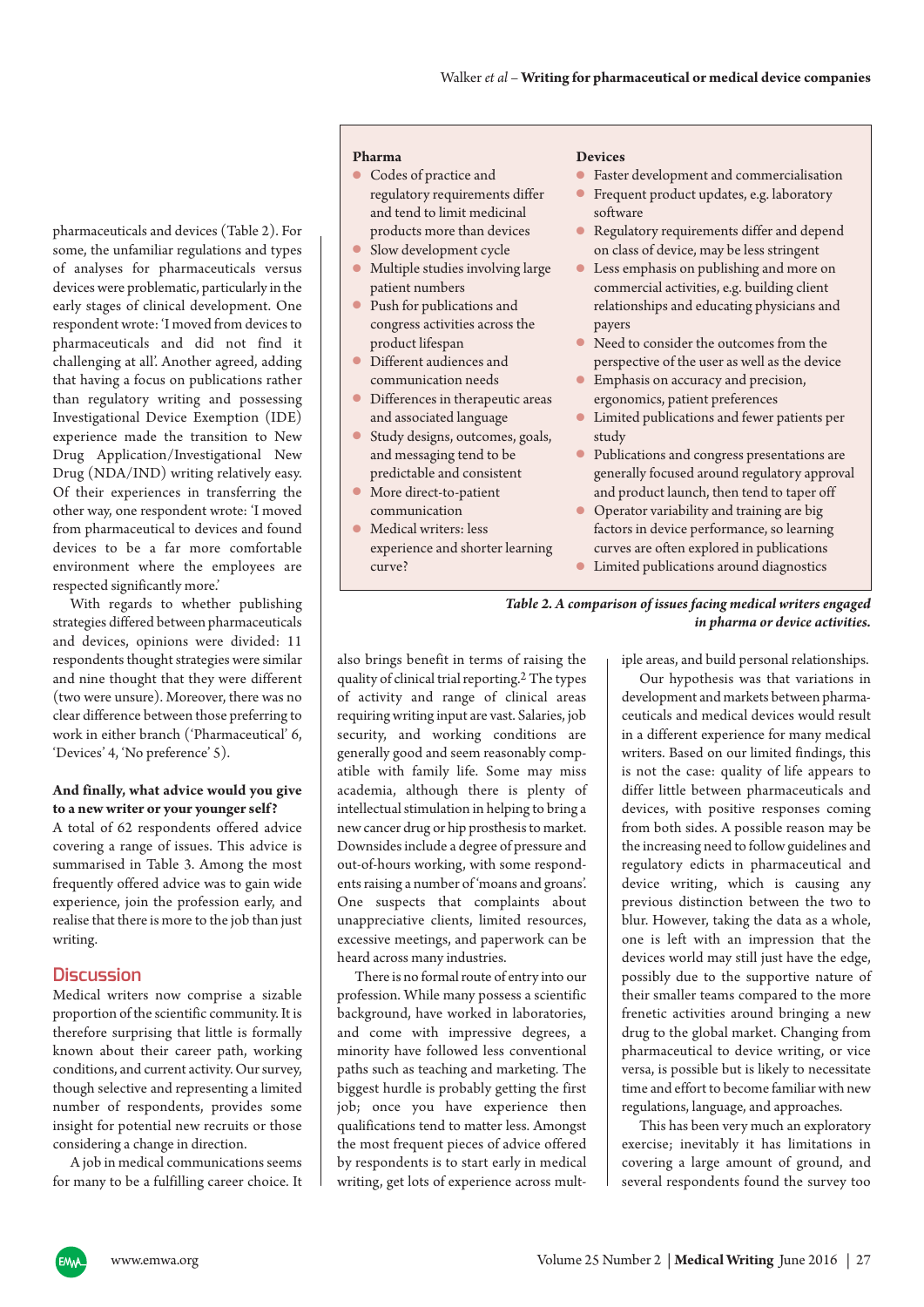## **Writing for pharmaceutical or medical device companies** – Walker *et al*

| <b>Themes</b><br><b>Gain Experience</b>                       | Advice (edited)<br>Gain wide experience across different types of writing/documents, regulations, standards and guidelines.<br>$\bullet$<br>These are readily adaptable if you are willing to commit the initial effort<br>Start early - write for student magazine/internships etc<br>$\bullet$<br>Read, read, read. Learn about many therapeutic areas as possible<br>$\bullet$<br>Get practice prior to having deadlines or expectations set for you<br>Work overseas and travel<br>$\bullet$<br>Speak up if you want to get involved or have relevant experience<br>Get regulatory writing experience, the jobs are abundant<br>Keep an up-to-date portfolio of your work                                                                                                                                                                                                                                                                                                                                                                                                                                                                                                                                                                                                                                                                                                                                                                       |  |  |
|---------------------------------------------------------------|-----------------------------------------------------------------------------------------------------------------------------------------------------------------------------------------------------------------------------------------------------------------------------------------------------------------------------------------------------------------------------------------------------------------------------------------------------------------------------------------------------------------------------------------------------------------------------------------------------------------------------------------------------------------------------------------------------------------------------------------------------------------------------------------------------------------------------------------------------------------------------------------------------------------------------------------------------------------------------------------------------------------------------------------------------------------------------------------------------------------------------------------------------------------------------------------------------------------------------------------------------------------------------------------------------------------------------------------------------------------------------------------------------------------------------------------------------|--|--|
| Acquire Skills and<br>Participate in<br><b>Training</b>       | The job is not all about writing, you also need good project management and client skills<br>Begin working on presentation skills early. This is essential to being effective in your role and for career advancement<br>$\bullet$<br>Good communication is crucial, not scientific knowledge. Manage through influence not through authority.<br>$\bullet$<br>Learn how to resolve conflicts<br>Improve your business skills<br>$\bullet$                                                                                                                                                                                                                                                                                                                                                                                                                                                                                                                                                                                                                                                                                                                                                                                                                                                                                                                                                                                                          |  |  |
| <b>Timing</b>                                                 | Move companies after first year to gain industry perspective<br>If you want a writing career, start earlier (e.g. right after a PhD). Advancement in the lab does not bring a higher<br>position or better financial reward                                                                                                                                                                                                                                                                                                                                                                                                                                                                                                                                                                                                                                                                                                                                                                                                                                                                                                                                                                                                                                                                                                                                                                                                                         |  |  |
| Qualifications                                                | Get a health-related Master's Degree e.g. MPH, but experience trumps degrees (generally)<br>You don't need to do a post-doc<br>If you don't enjoy writing and the science perhaps you should do something else                                                                                                                                                                                                                                                                                                                                                                                                                                                                                                                                                                                                                                                                                                                                                                                                                                                                                                                                                                                                                                                                                                                                                                                                                                      |  |  |
| <b>Develop Personal</b><br><b>Attributes and</b><br>Qualities | Be enthusiastic and proactive, volunteer, don't be afraid to go with your good ideas and to innovate<br>$\bullet$<br>Be more confident to push back (where appropriate). Don't be afraid of clients/authors but try to build a<br>$\bullet$<br>partnership with them and they will value your input. Don't let people take advantage<br>• Ask questions. Be curious<br>Stay calm, don't panic, take a breath and then deal with the problem. Try not to get too stressed if something<br>goes wrong - most things are fixable. Don't worry about small stuff<br>• Don't be afraid to seek help from colleagues. Most like to be asked<br>Don't be scared of comments - they're part of the job. Develop a thick skin and don't take clients personally<br>Don't deliver rubbish work because you are under pressure. If more time is needed to complete a project<br>accurately and well then say so<br>Be rigorous with some flexibility. Always put science first<br>• Learn to be comfortable with uncertainty and ambiguity, it will not always be possible to lay out every step/<br>action in black and white<br>Don't work overly-long hours, it becomes expected and is very difficult to get out of. Don't read emails after hours<br>Be more aggressive about authorship/recognition<br>Focus on what you enjoy most (for me this is the writing)<br>Be open to where the job may take you - be willing to change with the job and career |  |  |
| <b>Network</b>                                                | Join a network of people in a similar role<br>To help stay on top of the science, get involved in societies, e.g. ISMPP, AMWA, etc                                                                                                                                                                                                                                                                                                                                                                                                                                                                                                                                                                                                                                                                                                                                                                                                                                                                                                                                                                                                                                                                                                                                                                                                                                                                                                                  |  |  |
| Other                                                         | This is a one-way road. If you love it make the most of it, if you hate it get out quick!<br>There are good opportunities in medical and scientific writing but finding the good ones takes time.<br>Find somewhere where the people are happy - it's the team that makes it work<br>Highlight your achievements to upper management<br>$\bullet$<br>Have a full appreciation of the job description. Ask for more money to start<br>Get into writing and away from editing quicker<br>You don't have to be a manager to be fulfilled. If you enjoy writing, try to avoid getting drawn into becoming a<br>manager<br>Relationship-building is usually the key to success; focus on this when you find yourself becoming too "task-oriented"<br>If you don't work for your passion/dream, you'll be working for someone else's                                                                                                                                                                                                                                                                                                                                                                                                                                                                                                                                                                                                                      |  |  |

*Table 3. Advice offered by respondents to a new recruit or younger self (edited)*.